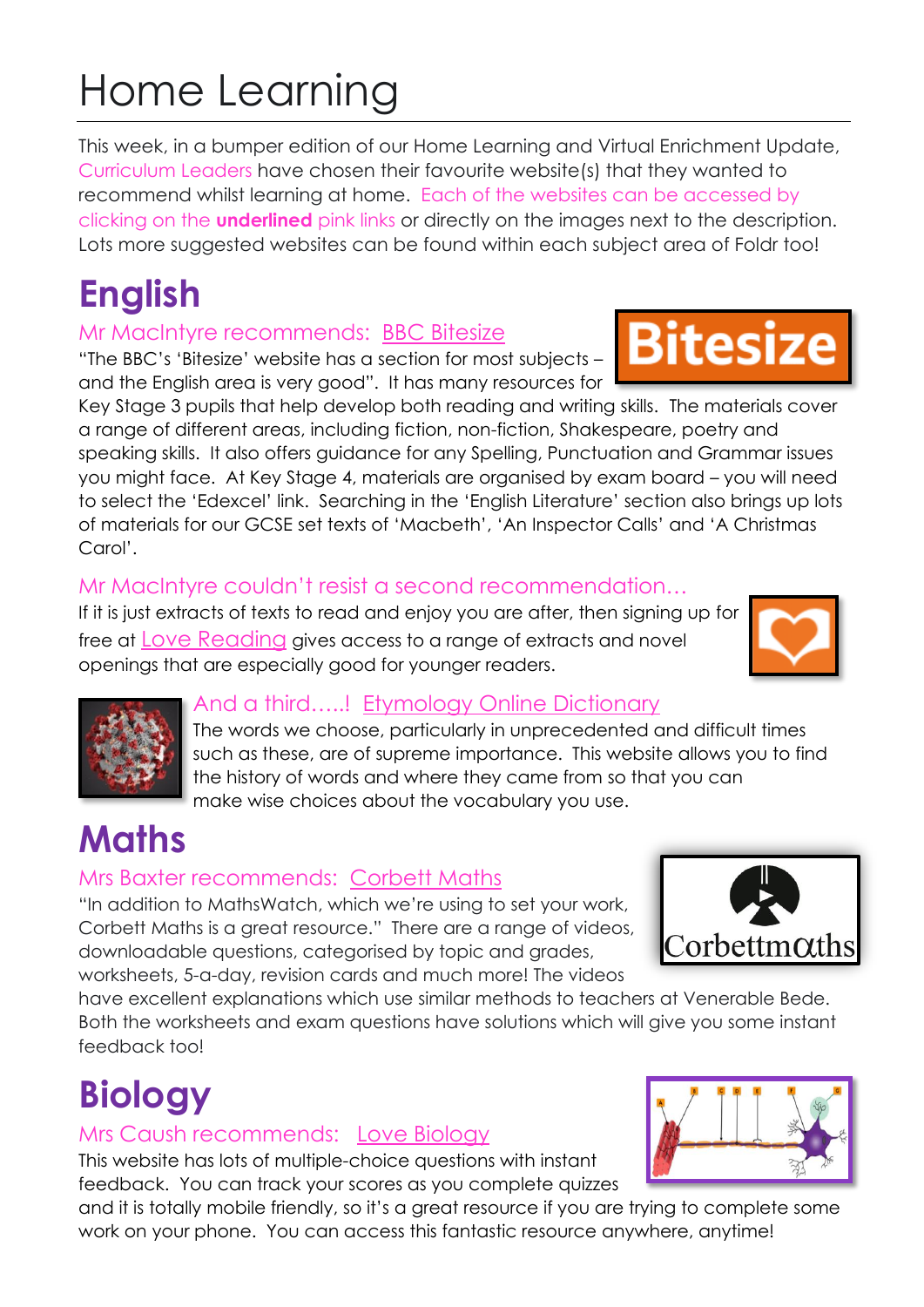### **Chemistry**

#### Mr Caygill recommends: [Free Science Lessons](https://www.freesciencelessons.co.uk/)



This website is full of videos that explain things you might be stuck with. It's really good for any experiments that you need to understand or for getting a different explanation of a difficult concept. Just search for the thing you're struggling with and there'll be a video for it. The best bit is that it isn't just good for Chemistry.... It's great for all three of the sciences!!

### **Physics**

#### Mr Burgess recommends: 23 [Equations](https://23equations.com/index.html)

"My website suggestion has just turned into an app!" However, it can be downloaded free from this website for a pc, or from google play or the apple store also.

The app allows you to learn and practise using the 23 essential equations that are in the Physics course. There are flashcards, constantly changing practice questions at various levels of difficulty and you can choose to test yourself on a single topic or even the whole course if you're feeling brave!

## **Religious Education**

#### Mr Johnson recommends: [BBC Bitesize](https://www.bbc.co.uk/bitesize/subjects/zmyb4wx)

"A great website to use for RE is BBC Bitesize - it is full of clips and information that will enable you to dig deeper into your understanding of the major world religions and non-religious worldviews." It has two main sections – One for Key Stage 3 [\[LINK\]](https://www.bbc.co.uk/bitesize/subjects/zh3rkqt) and one that is specific to our GCSE exam board EDUQAS [\[LINK](https://www.bbc.co.uk/bitesize/examspecs/z68sjhv)]… please note pupils focus on Christianity and Islam at GCSE.

# **Geography**

#### Mrs Pallas recommends: Cool [Geography](http://www.coolgeography.co.uk/)

In this site there are useful resources to help you, no matter which year group you are in, study Geography at home. It is

very good at helping you understand the world around us, your environment and the way that humans interact with their surroundings. Not only does it contain lots of key information, it also has revision tools, videos and much more. It caters for all pupils, of all abilities and contains the detail needed for pupils to be successful at GCSE.

### **History**

#### Mrs Scott recommends: BBC [Teach](http://www.bbc.co.uk/teach)



You'll need to scroll down and choose from Video resources or Interactive lessons, you need to choose your age range and then History (but it is great for all other subjects

too!). You will find topics you're currently studying along with some from later in the course. There are also many other periods of time that may interest you and you want to look into. This part of the BBC website compliments BBC bitesize, which a lot of you already use, and is currently offering daily lessons for all subjects - worth a look at too!





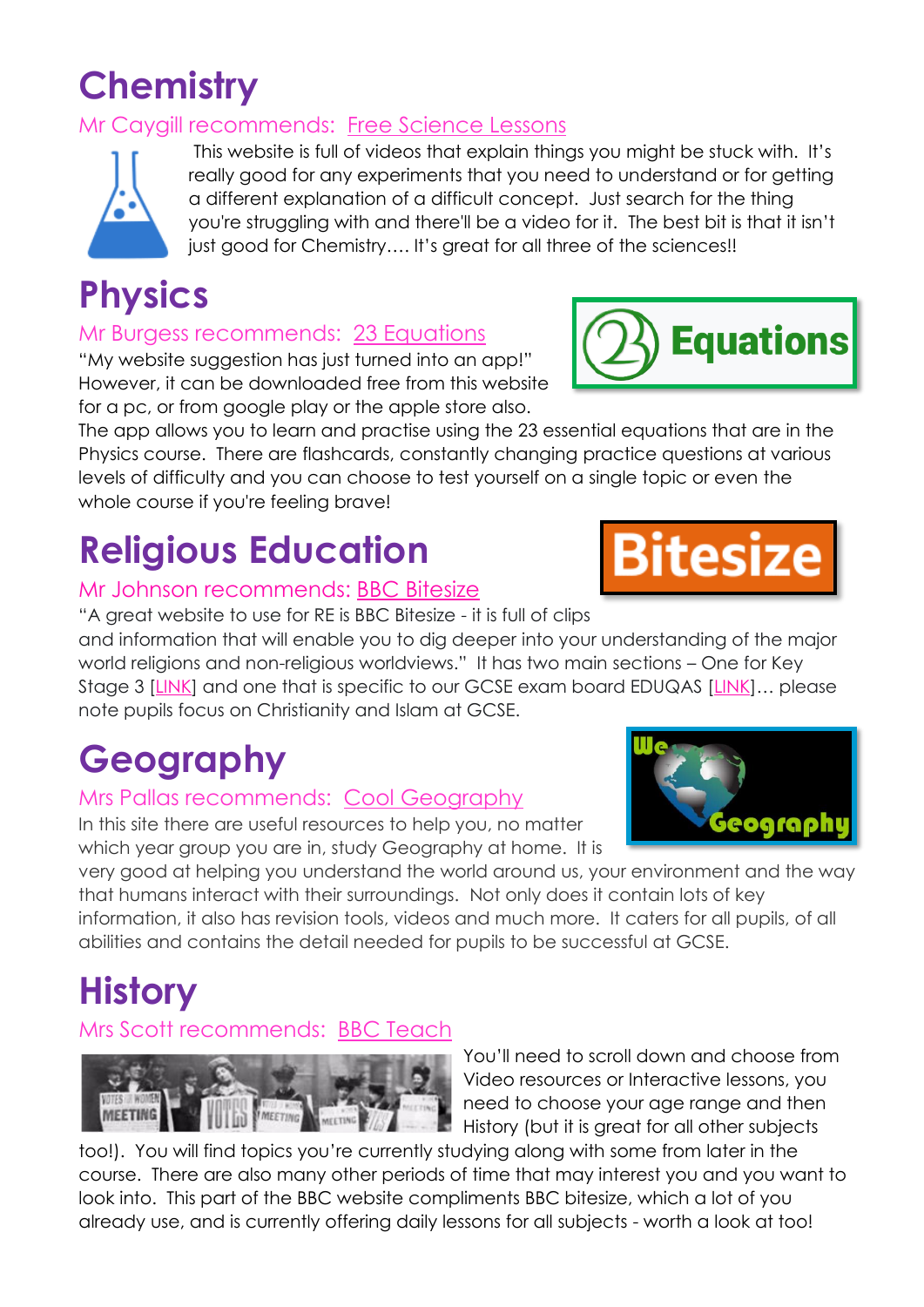### **Spanish**

#### Mrs Rubio recommends: [Language Gym](http://www.language-gym.com/)

You can practise grammar, vocabulary, reading, listening and translation through a range of exercises and games. Your teachers can also set you assignments that should be completed by a set date. For those who have not signed up yet, you can find your login details and invitation codes in Foldr.

### **Physical Education**

#### Mr Atherton recommends: [PE Resources Bank](https://www.peresourcesbank.co.uk/free-resources/)

There are lots of free resources on this website including the '5-a-day' exam questions series which has proved hugely popular. To support schools at this time, the website has extended the number of resources available, to include a 30 day challenge, activities to try at home and lots more.

### **Media Studies**

#### Mr MacIntyre recommends: [BBC Bitesize](https://www.bbc.co.uk/bitesize/subjects/ztnygk7)

The BBC's 'Bitesize' Media Studies page has many materials to help. The key areas we explore in the subject are the ownership

and control of the media, how audiences are engaged and what choices have been made in the representations offered. All of these areas are on the 'Bitesize' page, with some further divided into different platforms such as newspapers, magazines and television. There is even a page dedicated to giving guidance for producing your own products, which is a key component of the subject.

### **Business Studies and Digital I.T.**

#### Mrs Goodrick recommends: [Seneca Learning](https://app.senecalearning.com/classroom/course/09fbc559-48c1-4d29-bc59-d1add275efac)  [DIGITAL IT](https://app.senecalearning.com/classroom/course/09fbc559-48c1-4d29-bc59-d1add275efac) and [Seneca Learning BUSINESS STUDIES](https://app.senecalearning.com/classroom/course/f0389213-3369-45a4-8126-07b001bb9007)

Seneca Learning is an online learning platform with lots of information - You just have to follow the link to your course and register with your school email address to access the

resources. The Digital IT section covers hardware, logical operators, communication, organisation and structure of data, system software, principles of programming, security and data management, impacts of digital technology, problem solving, algorithms and programming. The Business section covers marketing campaigns, finance, international business, decision making and principles of management. The combination of information sharing, video clips and key memory questions will help learning and provide lots of variety too!

### **Computer Science**

Mrs Goodrick recommends: Bitesize lessons on [Programming](https://www.bbc.co.uk/bitesize/articles/zm4ny9q) explaining what programming is in simple language and [Computational Thinking](https://www.bbc.co.uk/bitesize/articles/z7798xs) which has explanations about what computational thinking is and then re-enforces the information with 2 fun videos & 3 online assessments.